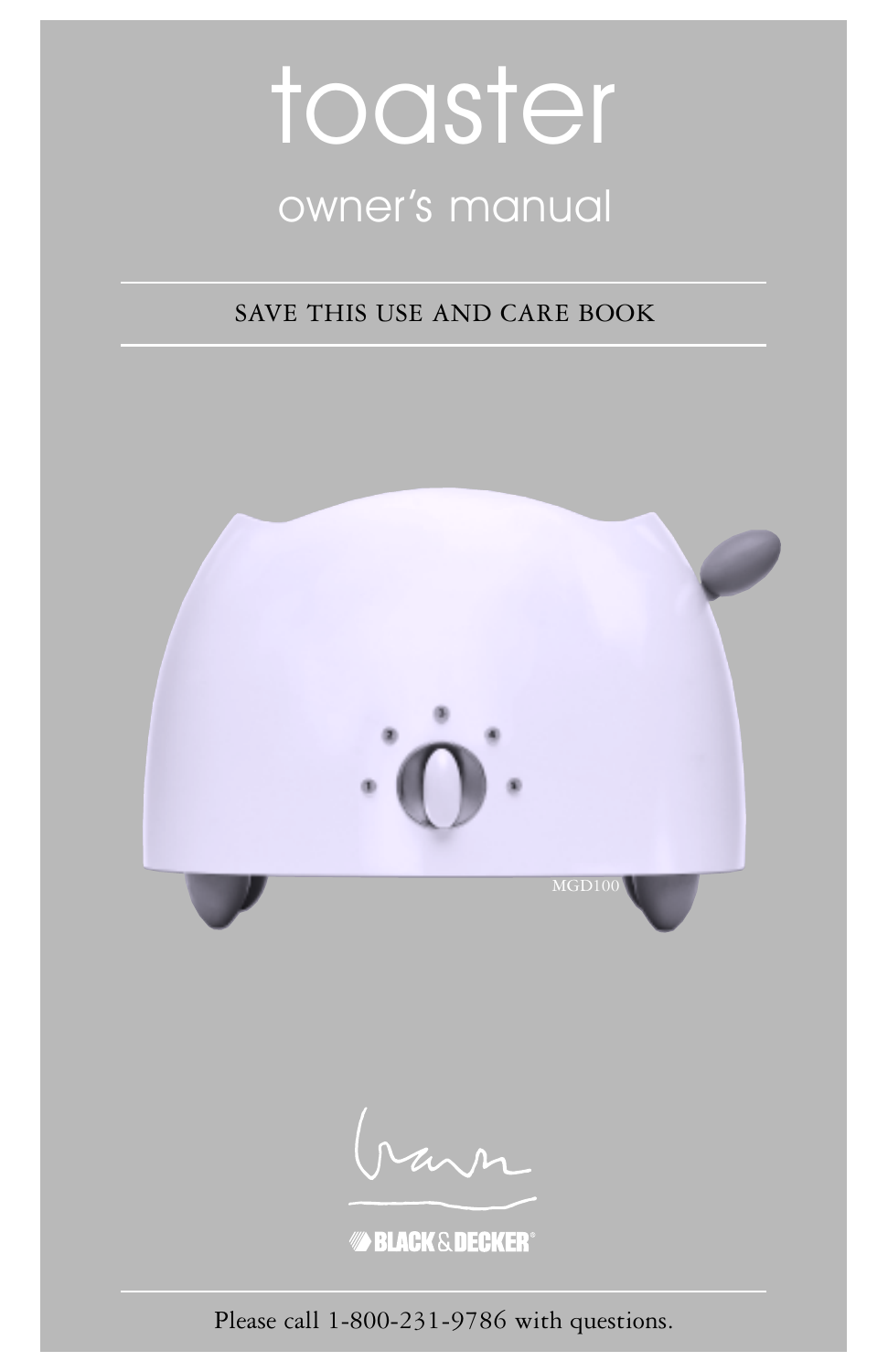## IMPORTANT SAFEGUARDS

When using electrical appliances, basic safety precautions should always be followed, including the following:

### ■ **PLEASE READ ALL INSTRUCTIONS.**

- Do not touch hot surfaces. Use handles or knobs.
- To protect against electrical shock, do not immerse cord, plug, or any part of this toaster in water or other liquid.
- Close supervision is necessary when any appliance is used by or near children.
- Unplug from outlet when not in use and before cleaning. Allow to cool before cleaning.
- Do not operate any appliance with a damaged cord or plug or after the appliance malfunctions or has been damaged in any manner. Return the appliance to an authorized service facility for examination, repair, or adjustment.
- The use of accessory attachments not recommended by the appliance manufacturer may cause injuries.
- Do not use outdoors.
- Do not let cord hang over edge of table or counter or touch hot surfaces.
- Do not place on or near a hot gas or electric burner or in a heated oven.
- To use, plug cord into electrical outlet. To disconnect, grasp plug and remove from outlet. Do not pull by the cord.
- Do not use toaster for other than intended use.
- Oversized foods, metal foil packages, or utensils must not be inserted in a toaster, as they may create a fire or risk of electric shock.
- A fire may occur if the toaster is covered or touching flammable material, including curtains, draperies, walls and the like, when in operation. Keep this appliance at least one inch away from walls or the rear of a counter. Do not store any item on top of unit when in operation.
- Do not attempt to dislodge food when toaster is plugged in.
- Do not operate in the presence of explosive and/or flammable fumes.
- This product is intended for household use only.

# SAVE THESE INSTRUCTIONS

#### **ELECTRICAL CORD**

The cord of this appliance was selected to reduce the risk from becoming entangled in or tripping over a longer cord. If more length is needed, use an Underwriters Laboratories (UL)-Listed extension cord rated no less than 15-amperes and 120 volts. When using an extension cord, do not let it drape over the working area or dangle where it can be pulled on by children or tripped over. Handle cord carefully for longer life; avoid jerking or straining it at outlet and appliance connections.

\***<sup>\*</sup> BLACKS.DECKER**<sup>\*</sup> is a trademark of The Black & Decker Corporation, Towson, Maryland, U.S.A.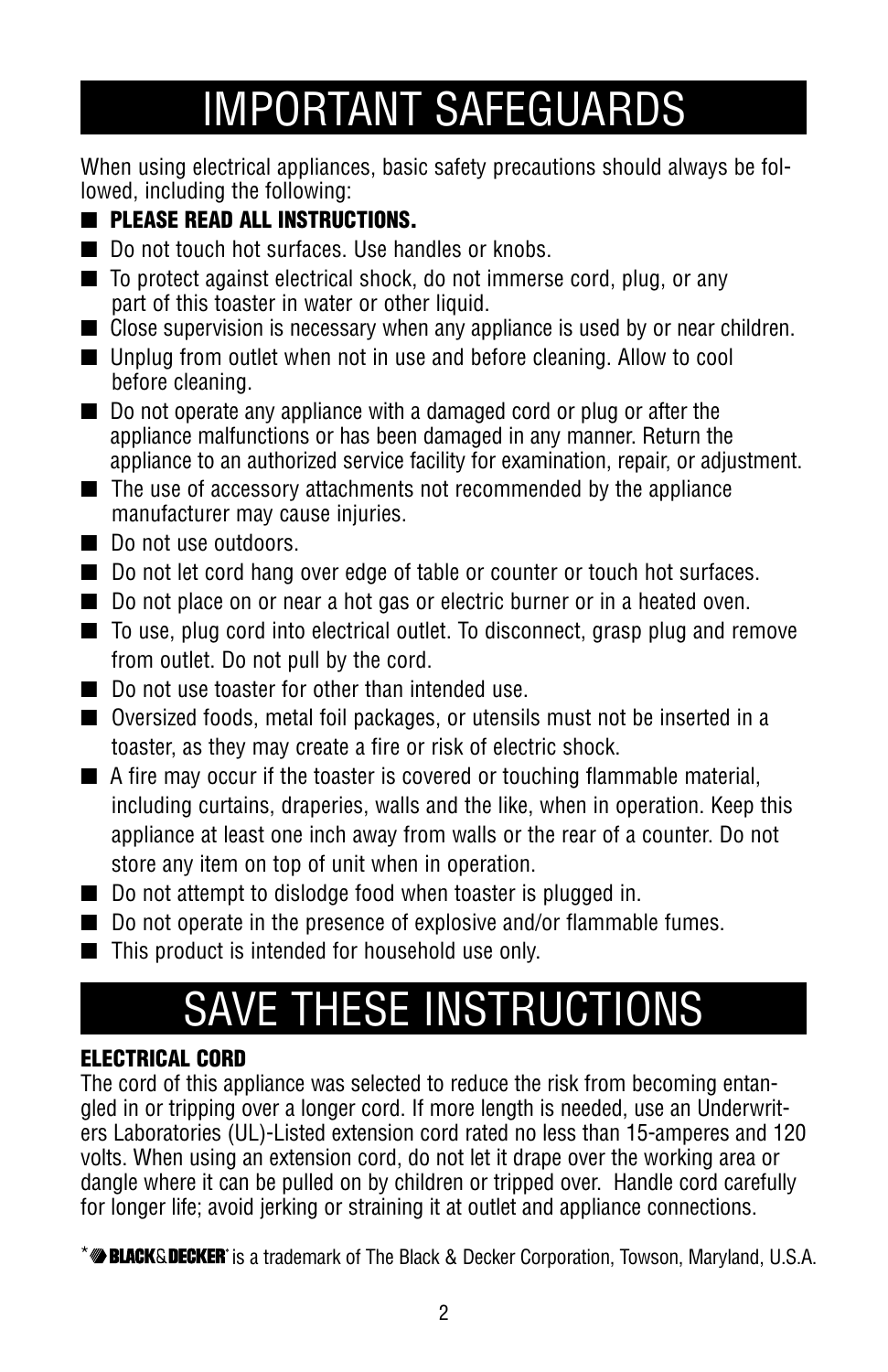### HOW TO USE

1. Plug the cord into a standard electrical outlet.

2. Adjust the Toast Color Dial to the desired setting (A). For first use, set the Dial to the middle position. Adjust for lighter or darker toasting.

3. Place bread/toaster foods (i.e. frozen waffles or toaster pastry tarts) in the slots, and press the Control Lever down until it clicks. The Self-Adjusting Bread Guides will automati-

cally adjust to hold thick or thin slices in place.

4. If food becomes wedged, unplug the cord from the outlet and move the Control Lever up and down a few times to raise "jammed" food. Never use metal utensils to free food.

Cool-Touch Exterior

**A**

5. To interrupt toasting at any time, simply lift the Control Lever up.

### **CARE & CLEANING**

Always unplug the cord from the electrical outlet and allow the toaster to cool before cleaning. **DO NOT**

### **IMMERSE THE TOASTER IN WATER.**

#### **Crumb Tray**

Turn the toaster on its side and hold over a sink or trash can. Pull the Tab on the Crumb Tray forward and swing the tray open (B). Shake out excess crumbs then wipe the Tray with a slightly damp cloth or sponge. Dry the Crumb Tray completely before closing and latching.

#### **Cleaning the Outside Surfaces**

The Cool-Touch Exterior won't burn your hand if accidentally touched. However, allow the toaster to cool completely before cleaning. Wipe the exterior with a damp cloth or sponge and dry with a paper towel. Do not use strong cleaners or abrasives that may scratch surfaces and never spray cleaners directly onto the toaster.

### **FULL ONE-YEAR WARRANTY**

Household Products, Inc. warrants this product against any defects that are due to faulty material or workmanship for a one-year period after the original date of consumer purchase. This warranty does not include damage to the product resulting from accident or misuse. If the product should become defective within the warranty period, we will repair it or elect to replace it free of charge. We will return your product, transportation charges prepaid, provided it is delivered prepaid to any Black & Decker Company-Owned or Authorized Household Appliance Service Center. This warranty gives you specific legal rights and you may also have other rights which vary from state to state. Answers to any questions regarding warranty or service locations may be obtained by calling Consumer Assistance and Information toll free: 1-800-231-9786.



Super-Wide **Slots** 

Toast Color Dial

Self-Adjusting Bread Guides

 $\odot$ 

Soft-Touch Control Lever

4